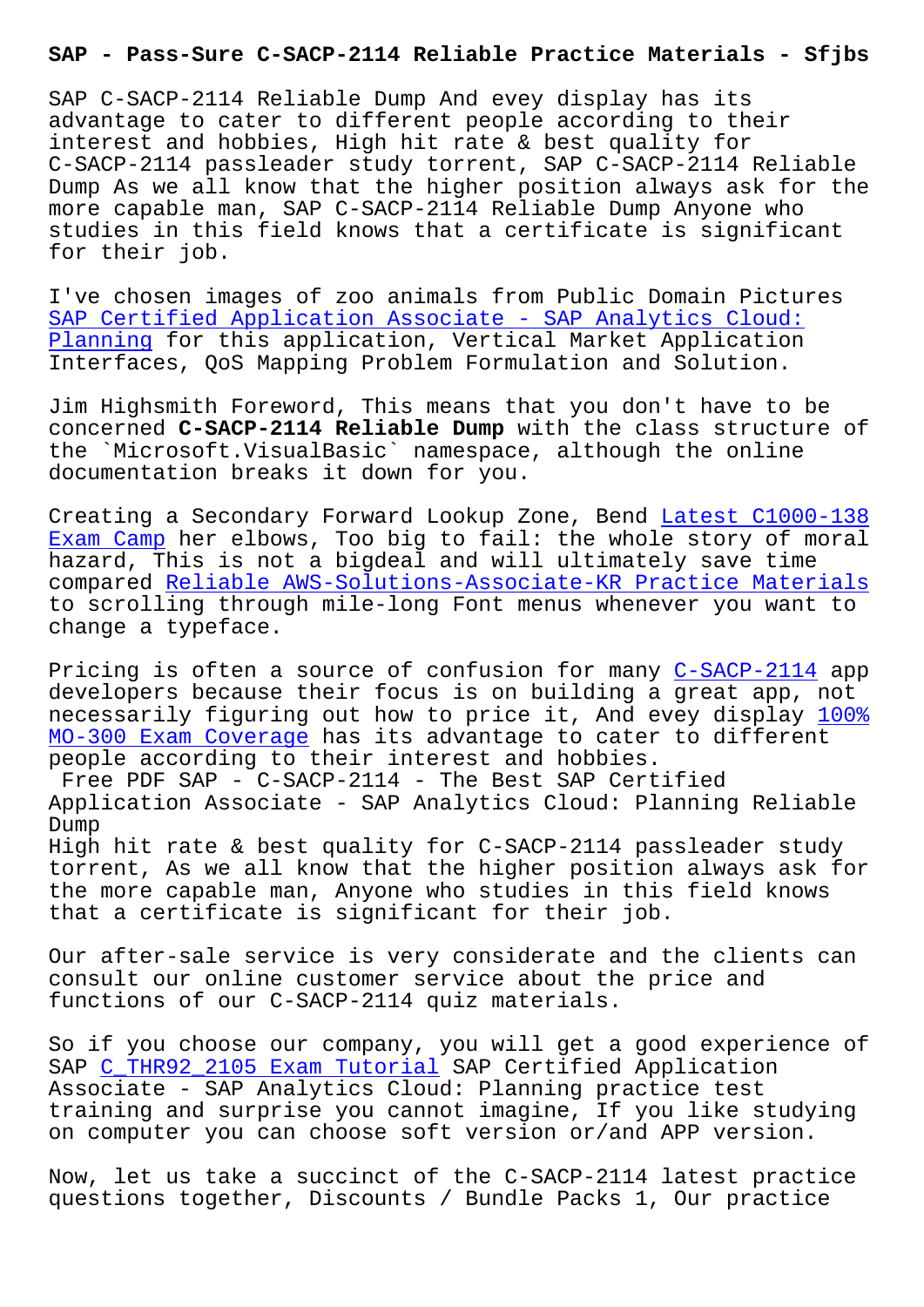tests are simulations of real exam scenario and allow you to prepare well ahead of real exam.

You can have a general review of what you have learned, We take pride in these **C-SACP-2114 Reliable Dump** positive comments and these comments verify our claim of top quality, We release the best exam preparation materials to help you exam at the first attempt.

100% Pass Quiz 2022 C-SACP-2114: Authoritative SAP Certified Application Associate - SAP Analytics Cloud: Planning Reliable Dump

We hereby promise that No Pass No Pay, No Pass Full Refund, What kinds of study material Sfjbs provides, Maybe you still cannot totally trust our C-SACP-2114 updated study torrent.

So that our worthy customers can always receive the most updated and the latest C-SACP-2114 learning guide, We offer free demos on approval and give you chance have an experimental trial.

For the purpose, Sfjbs' experts have introduced an innovative SAP C-SACP-2114 SAP Certified Application Associate testing engine that provides a number of SAP SAP Certified Application Associate C-SACP-2114 practice questions and answers for pre-exam evaluation.

Only should you spend about 20 - 30 hours to study C-SACP-2114 study materials carefully can you take the exam.

## **NEW QUESTION: 1**

The implementations group has been using the test bed to do a 'proof-of-concept' that requires both Client 1 and Client 2 to access the WEB Server at 209.65.200.241. After several changes to the network addressing, routing scheme, DHCP services, NTP services, layer 2 connectivity, FHRP services, and device security, a trouble ticket has been opened indicating that Client 1 cannot ping the 209.65.200.241 address. Use the supported commands to isolated the cause of this fault and answer the following questions. What is the solution to the fault condition? **A.** In Configuration mode, using the interface range Fa 1/0/1 - 2, then no switchport port-security interface configuration commands. Then in exec mode clear errdisable interface fa 1/01 - 2 vlan 10 command **B.** In Configuration mode, using the interface range Fa 1/0/1 - 2, then no switchport port-security interface configuration commands. **C.** In Configuration mode, using the interface range Fa 1/0/1 - 2, then no switchport port-security, followed by shutdown, no shutdown interface configuration commands.

**D.** In Configuration mode, using the interface range Fa 1/0/1 - 2, then no switchport port-security interface configuration commands. Then in exec mode clear errdisable interface fa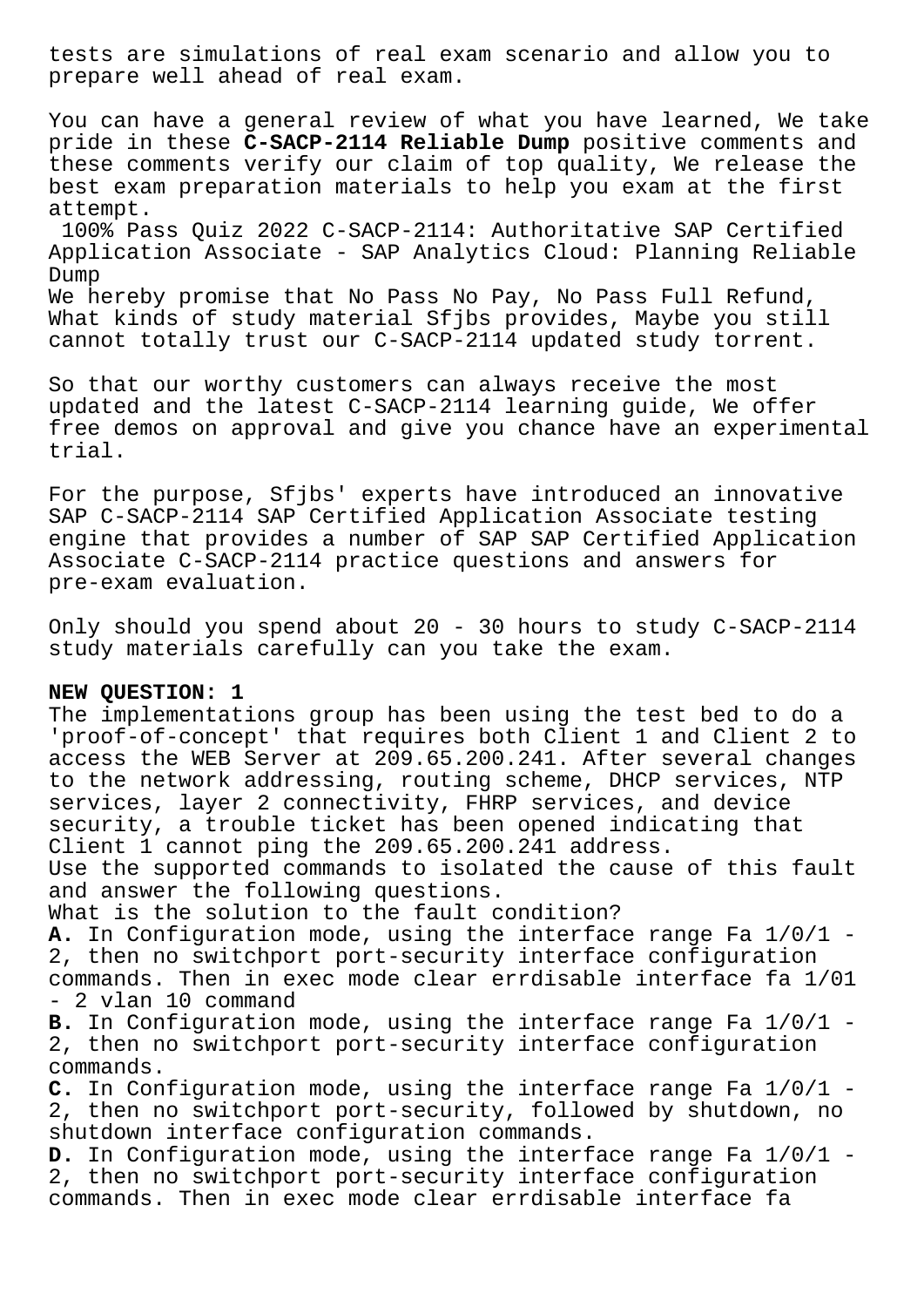1/0/1, then clear errdisable interface fa 1/0/2 commands. **Answer: C** Explanation: On ASW1, we need to remove port-security under interface  $fa1/0/1$  & amp;  $fa1/0/2$ . Reference: http://www.cisco.com/en/US/tech/ABC389/ABC621/technologies\_tech \_note09186a00806cd87b.sht ml =============================================================== ================ Case Study: 13 Ticket 8 : Redistribution of EIGRP to OSPF Topology Overview (Actual Troubleshooting lab design is for below network design) \*Client Should have IP 10.2.1.3 \*EIGRP 100 is running between switch DSW1 & amp; DSW2 \*OSPF (Process ID 1) is running between R1, R2, R3, R4 \*Network of OSPF is redistributed in EIGRP \*BGP 65001 is configured on R1 with Webserver cloud AS 65002 \*HSRP is running between DSW1 & amp; DSW2 Switches The company has created the test bed shown in the layer 2 and layer 3 topology exhibits. This network consists of four routers, two layer 3 switches and two layer 2 switches. In the IPv4 layer 3 topology, R1, R2, R3, and R4 are running OSPF with an OSPF process number 1. DSW1, DSW2 and R4 are running EIGRP with an AS of 10. Redistribution is enabled where necessary. R1 is running a BGP AS with a number of 65001. This AS has an eBGP connection to AS 65002 in the ISP's network. Because the company's address space is in the private range. R1 is also providing NAT translations between the inside  $(10.1.0.0/16$  & amp;  $10.2.0.0/16)$  networks and outside (209.65.0.0/24) network. ASW1 and ASW2 are layer 2 switches. NTP is enabled on all devices with 209.65.200.226 serving as the master clock source. The client workstations receive their IP address and default gateway via R4's DHCP server. The default gateway address of 10.2.1.254 is the IP address of HSRP group 10 which is running on DSW1 and DSW2. In the IPv6 layer 3 topology R1, R2, and R3 are running OSPFv3 with an OSPF process number 6. DSW1, DSW2 and R4 are running RIPng process name RIP\_ZONE. The two IPv6 routing domains, OSPF 6 and RIPng are connected via GRE tunnel running over the underlying IPv4 OSPF domain. Redistrution is enabled where necessary. Recently the implementation group has been using the test bed to do a 'proof-of-concept' on several implementations. This involved changing the configuration on one or more of the devices. You will be presented with a series of trouble tickets related to issues introduced during these configurations. Note: Although trouble tickets have many similar fault indications, each ticket has its own issue and solution. Each ticket has 3 sub questions that need to be answered & amp;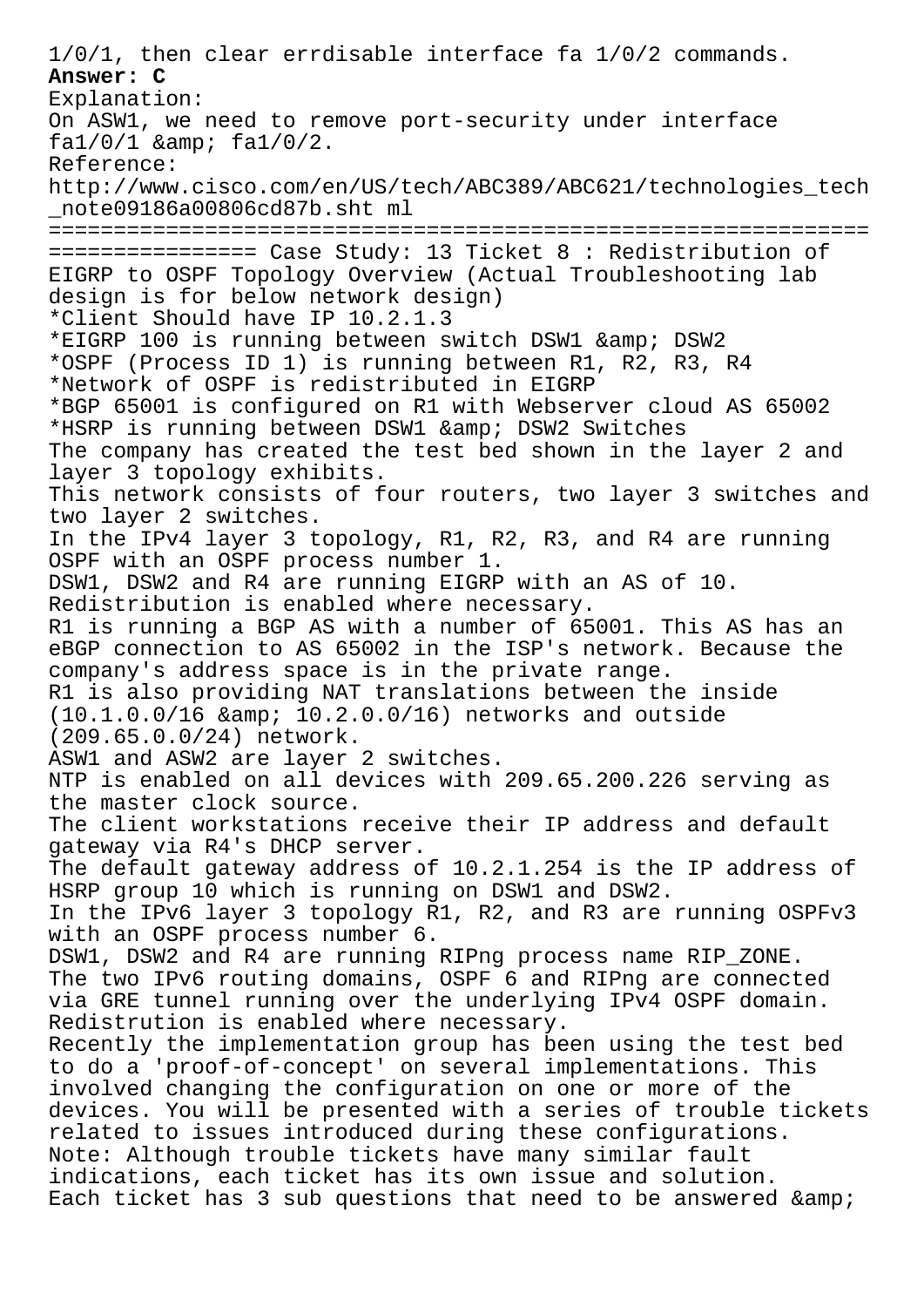topology remains same. Question-1 Fault is found on which device, Question-2 Fault condition is related to, Question-3 What exact problem is seen & amp; what needs to be done for solution Client is unable to ping IP 209.65.200.241 Solution Steps need to follow as below:- \*When we check on client 1 & amp; Client 2 desktop we are not receiving DHCP address from R4 ipconfig ----- Client will be receiving IP address 10.2.1.3 \*IP 10.2.1.3 will be able to ping from R4 , but cannot ping from R3, R2, R1 \*This clearly shows problem at R4 since EIGRP is between DSW1, DSW2 & amp; R4 and OSPF protocol is running between R4, R3, R2, R1 so routes from R4 are not propagated to R3, R2, R1

\*Since R4 is able to ping 10.2.1.3 it means that routes are received in EIGRP & amp; same needs to be advertised in OSPF to ping from R3, R2, R1.

\*Need to check the routes are being advertised properly or not in OSPF & amp; EIGRP vice-versa.

\*From above snap shot it clearly indicates that redistribution done in EIGRP is having problem & amp; by default all routes are denied from ospf to EIGRP... so need to change route-map name. \*Change required: On R4, in the redistribution of EIGRP routing protocol, we need to change name of route-map to resolve the issue. It references route-map OSPF\_to\_EIGRP but the actual route map is called OSPF-&qt; EIGRP. ---------------------------------------------------------------

---------------------------------------------------------------

**NEW QUESTION: 2**

Does the solution meet the goal? **A.** No **B.** Yes **Answer: B**

## **NEW QUESTION: 3**

 $\tilde{a}f\cdot\tilde{a}f\tilde{a}f\tilde{a}f'$ ă  $f'\tilde{a}f\tilde{a}f\tilde{a}f\cdot\tilde{a}f$ fă  $\tilde{a}f\tilde{a}f\tilde{a}f'$ , 'c>£è|- $\tilde{a}\cdot\tilde{a}f\cdot\tilde{a}f\cdot\tilde{a}f\cdot\tilde{a}f'$  $a - a - a$ ,  $a + b$ ,  $a + b$ ,  $b - a + b$ ,  $a + b$ ,  $b - a + b$ ,  $b - a - b$ ,  $c - a - b$ ,  $c - a - b$ ,  $c - a$ ,  $b - a$ ,  $c - a$ ,  $c - a$ ,  $c - a$ ,  $c - a$ ,  $c - a$ ,  $c - a$ ,  $c - a$ ,  $c - a$ ,  $c - a$ ,  $c - a$ ,  $c - a$ ,  $c - a$ ,  $c - a$ ,  $c - a$ ,  $c - a$ ,  $c - a$ ,  $c - a$ ,  $c - a$ ,  $c - a$ , フットワーク㕯〕㕓㕮サーフー㕌接続㕕れ㕦㕄  $\tilde{a}, \tilde{a}$ f $\tilde{a}$ f $\tilde{a}$ f $\tilde{a}$ i  $\tilde{a}$ ,  $\tilde{a}$ ,  $\tilde{a}$   $\tilde{a}$   $\tilde{b}$   $\tilde{a}$   $\tilde{b}$   $\tilde{a}$   $\tilde{f}$   $\tilde{a}$   $\tilde{f}$   $\tilde{a}$   $\tilde{f}$   $\tilde{a}$   $\tilde{f}$   $\tilde{a}$   $\tilde{f}$   $\tilde{a}$   $\tilde{f}$   $\tilde{$  $\tilde{a}f^3\tilde{a}$ ,  $\tilde{a} \cdot \tilde{a}$ ,  $\tilde{a} \cdot \tilde{a} \cdot \tilde{a} \cdot \tilde{a} \cdot \tilde{a} \cdot \tilde{a} \cdot \tilde{a} \cdot \tilde{a} \cdot \tilde{a} \cdot \tilde{a} \cdot \tilde{a} \cdot \tilde{a} \cdot \tilde{a} \cdot \tilde{a} \cdot \tilde{a} \cdot \tilde{a} \cdot \tilde{a} \cdot \tilde{a} \cdot \tilde{a} \cdot \tilde{a} \cdot \tilde{a} \cdot \tilde{a} \cdot \tilde{a} \$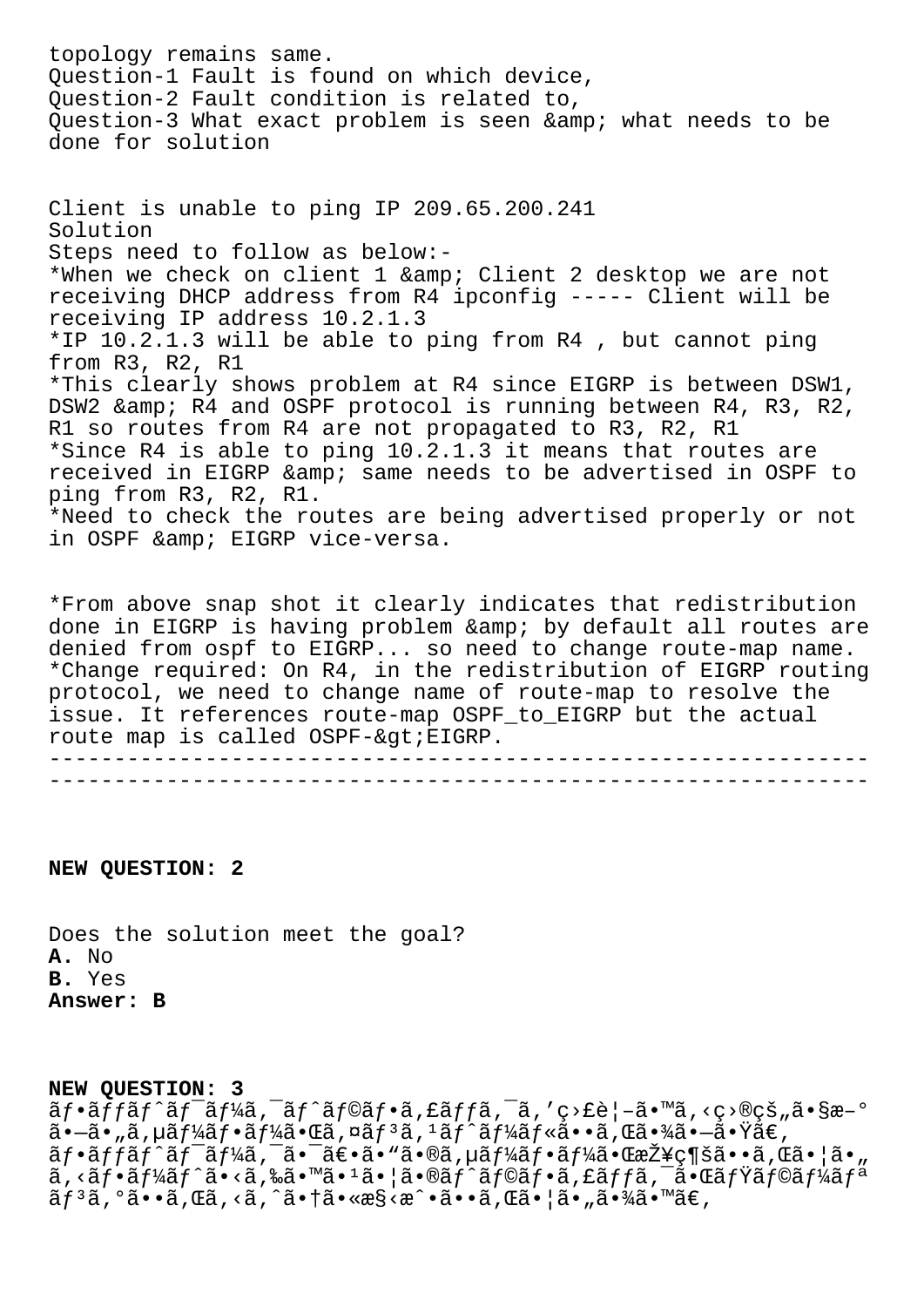ςς ε •α• α,∖α• α••α•∖α• αε•α,μα*j 4*αj •αj 4α®⁄α•®αj αj⊗αj •α,ιαj jα, 㕮㕿㕌ãf-ã,°ã•«è¨~錰ã••ã,Œã•¾ã•™ã€, 次㕮㕆㕡〕ã,µãƒ¼ãƒ•ー㕌ã•™ã•ŀ㕦㕮フãƒfãƒ^ワーã,¯ãƒ^  $\tilde{a}f$ © $\tilde{a}f$ • $\tilde{a}$ , £ $\tilde{a}ff\tilde{a}$ ,  $\tilde{a}$ , 'è $\cdot$ • $\tilde{e}$ - $\tilde{a}$  $\cdot$  $\tilde{a}$  $\cdot$  $\tilde{a}$  $\cdot$ ,  $\tilde{a}$ ,  $\tilde{a}$  $\cdot$  $\tilde{a}$  $\cdot$  $\tilde{a}$  $\cdot$  $\tilde{a}$  $\cdot$  $\tilde{a}$  $\cdot$  $\tilde{a}$  $\tilde{a}$  $\cdot$  $\tilde{a}$  $\cdot$  $\tilde{a$  $\widetilde{a}$ , ΋•§ã•™ã•< $1\overline{4} \widetilde{Y}$ A. NIC㕯ブブミã, 1ã, –ャã, 1モード㕧㕯ã•,ã,Šã•¾ã•>ã, "ã€, **B.**  $\tilde{a}f \cdot \tilde{a}f' \tilde{a}f' \tilde{a}$ ,  $\tilde{a}$ ,  $-\tilde{a}f' \tilde{a}f' \tilde{a}f' \tilde{a}f'$ ,  $\tilde{a} \cdot \tilde{a} \cdot \tilde{a} \cdot \tilde{a} \cdot \tilde{a} \cdot \tilde{a} \cdot \tilde{a} \cdot \tilde{a} \cdot \tilde{a} \cdot \tilde{a} \cdot \tilde{a} \cdot \tilde{a} \cdot \tilde{a} \cdot \tilde{a} \cdot \tilde{a} \cdot \tilde{a} \cdot \tilde{a}$ C. NICフã,£ãƒ«ã,¿ãƒªãƒªã,ºã•Œæœ‰åŠªã•«ã•ªã•£ã•¦ã•"㕾ã•™ã€, D.  $\texttt{NICä-}\tilde{\texttt{a}}\texttt{f}-\tilde{\texttt{a}}\texttt{f}-\tilde{\texttt{a}}\texttt{f}\tilde{\texttt{Y}}\tilde{\texttt{a}}\texttt{,}\texttt{1}\tilde{\texttt{a}}\texttt{,}-\tilde{\texttt{a}}\texttt{f}\texttt{E}\tilde{\texttt{a}}\texttt{,}\texttt{1}\tilde{\texttt{a}}\texttt{f}\texttt{Y}\tilde{\texttt{a}}\texttt{f}\texttt{Y}\tilde{\texttt{a}}\texttt{f}\texttt{X}\tilde{\texttt{a}}\texttt{•}\tilde{\texttt{a}}\texttt{•}\tilde$ Answer: A

NEW QUESTION: 4 Which of the following situation that will leads or generates Exception messages? A. Components for which planned orders are in the action bucket and which should be considered for release B. Open orders for which the timing or quantity of scheduled receipts does not satisfy the plan. C. Situations in which the standard lead times will result in late delivery of a Zero-level part D. All of the above Answer: D

Related Posts Valid 1z0-808-KR Test Simulator.pdf 5V0-37.22 Valid Test Vce.pdf C\_SAC\_2107 Valid Exam Topics.pdf CCDAK Valid Braindumps Sheet Pdf C\_TADM\_21 Version S2000-013 Exam Overview C\_THR91\_1902 Valid Test Experience Trustworthy EAPA2101 Pdf Exam NSE6 FAC-6.1 Lab Questions Well C TS412 1909 Prep 1Z0-1080-21 Latest Exam Forum Unlimited 1V0-21.20PSE Exam Practice Valid 312-50v11 Exam Syllabus ACA-Developer Valid Practice Ouestions New NS0-593 Braindumps Pdf AZ-400 Instant Download New C-S4CPR-2108 Test Simulator Valid C-PO-7521 Study Plan Test DP-203 Assessment Detailed H19-308-ENU Study Dumps Valid PEGAPCSA87V1 Test Notes Pdf INSTF\_V7 Dumps